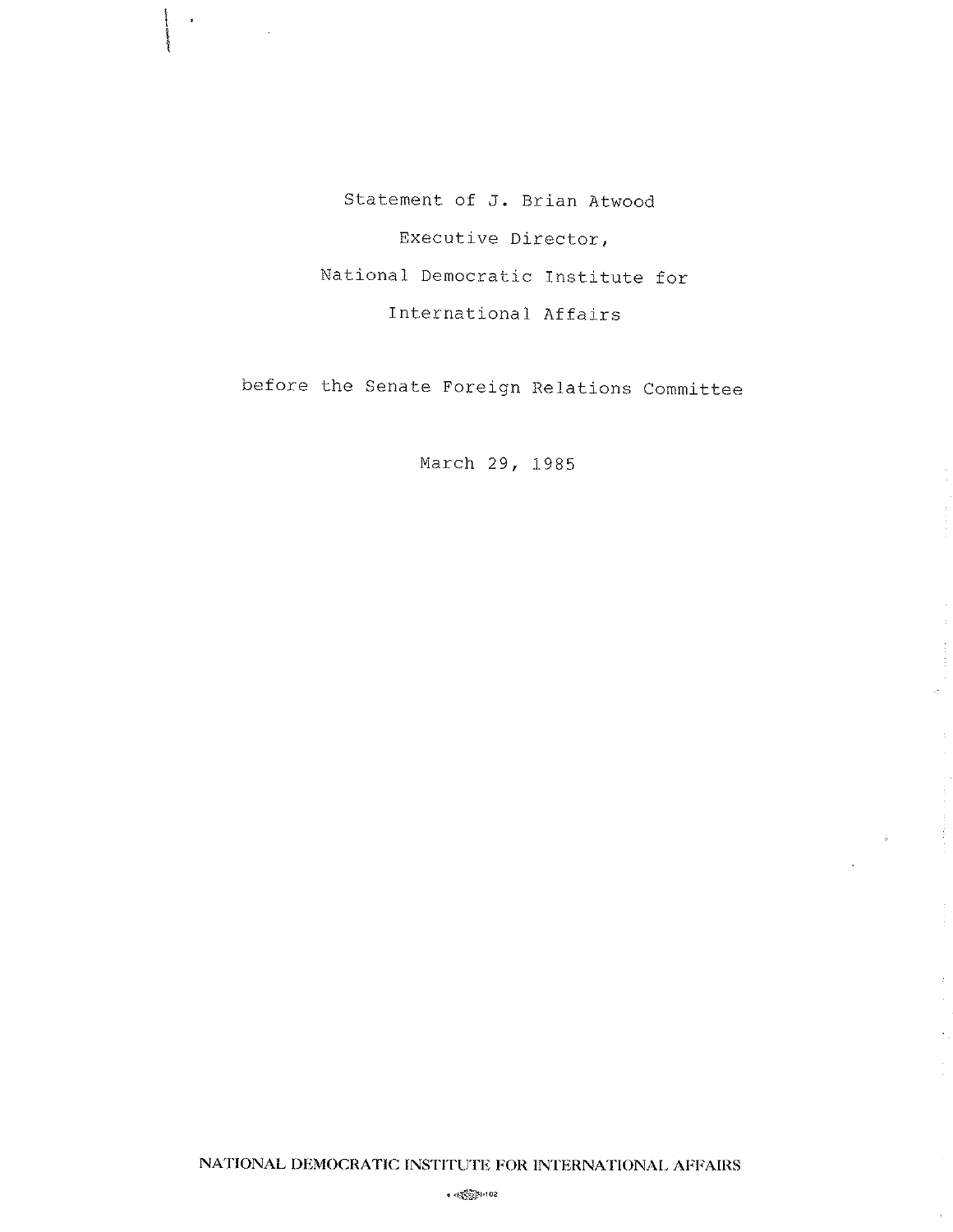Mr. Chairman, I welcome the opportunity to testify before this distinguished committee in support of the National Endowment for Democracy and the party institutes.

In the last session of Congress, action was taken to prohibit the two party institutes from receiving grant assistance from the Endowment. Opponents of the party institutes raised a number of charges, many of which I am sure will be repeated in this year's debate.

some senators expressed serious and legitimate concerns about American parties meddling in the free elections of other democratic states. Others believed that the party institutes would sponsor events whose sole purpose was to entertain American party officials; that the parties were not capable of serious pursuits in the international field.

These charges were made a year  $ago$ , before either of the party institutes were in business. They addressed the question of the party institutes only in the abstract, raising fears and portraying a worst-case scenario.

This year, these questions will no doubt be raised again, but this year the party institutes are no longer an

 $\sim$   $\sqrt{2}$   $\approx$   $102$